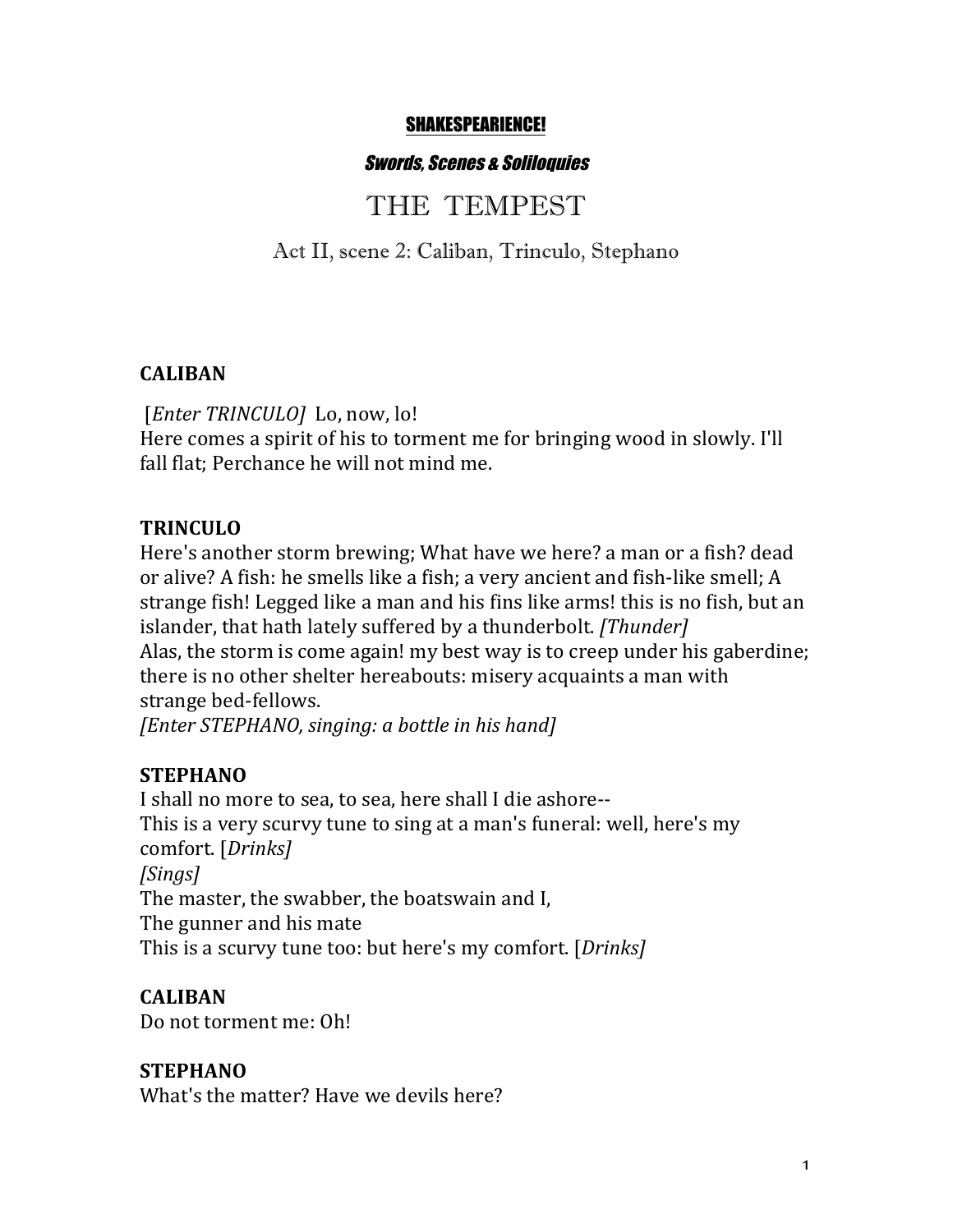#### **CALIBAN**

The spirit torments me; Oh!

### **STEPHANO**

This is some monster of the isle with four legs, who hath got, as I take it, an ague. Where the devil should he learn our language?

#### **CALIBAN**

Do not torment me, prithee; I'll bring my wood home faster.

#### **STEPHANO**

He's in his fit now...He shall taste of my bottle, come on your ways; open your mouth.

#### **TRINCULO**

I should know that voice: it should be--but he is drowned; and these are devils: 0 defend me!

#### **STEPHANO**

Four legs and two voices: a most delicate monster! Amen! I will pour some in thy other mouth.

### **TRINCULO**

Stephano!

### **STEPHANO**

Doth thy other mouth call me? Mercy, mercy! This is a devil, and no monster: I will leave him!

### **TRINCULO**

Stephano! If thou beest Stephano, speak to me: for I am Trinculo--be not afeard—thy good friend Trinculo.

#### **STEPHANO**

If thou beest Trinculo, come forth...

### **TRINCULO**

Stephano!